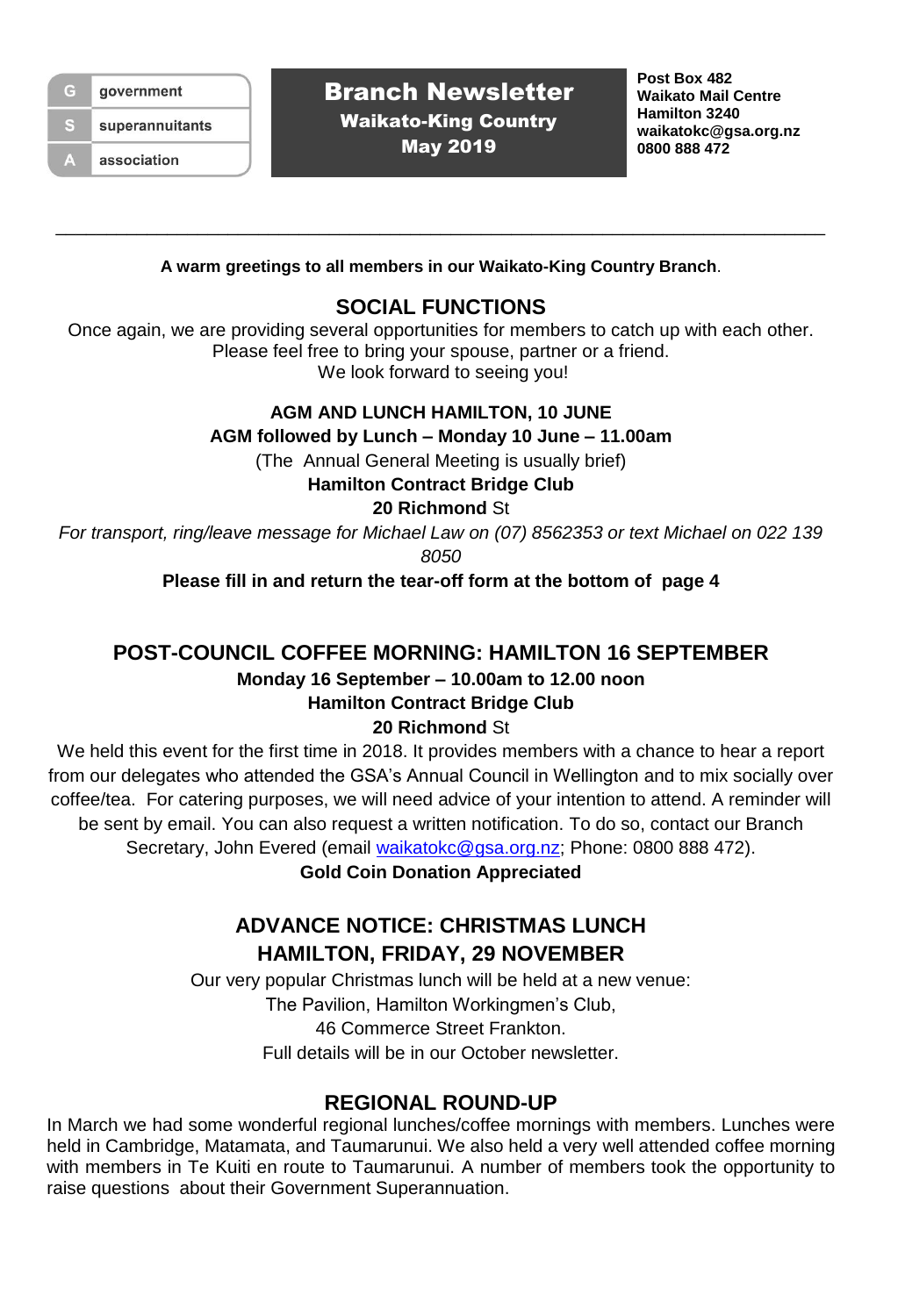# **LIFE MEMBERSHIP: JOHN FITZGERALD**

As we noted briefly in our last newsletter, we were thrilled to learn that John Fitzgerald, a previous Chair of our Branch, was awarded a life membership at the GSA's National Council in September 2018. The GSA's new President, Tony Hamilton, presented John with his Life Membership at our morning tea in September.

John had a long career in the public service. It began with his appointment as a Traffic Officer in September, 1963. He retired as a Commissioned Police Officer, Inspector, in August 1997. He became active in the GSA and, in May 2007, was elected on to the Branch Committee

The Association benefited immediately from his extensive experience in the public sector. John served faithfully in a number of capacities. He served for more than three years as a committee member, then three years as Deputy Chairperson. In May 2011, he was elected Branch Chairperson, a position he held for three years.

In the minutes of the 2012 Branch AGM, it is recorded "There was a major problem in the earlier half of the year as the committee was operating without a secretary and treasurer." John not only took over the role as Chairperson, but also managed both the secretarial and treasurer's duties for the Branch until a secretary/treasurer was appointed. John must be highly commended for his commitment and fortitude during this tenuous time. He remained on the Committee for a further three years after completing his term as Chairperson.

John represented the Branch at the Annual Council meeting for six years. He was invited to become an appointed member of the Board. John would have taken up the offer but for impending knee surgery. As a railways enthusiast, John proved the ideal person in the transition of the NZRSA members into the GSA. He worked closely with the local NZRSA executive, many of whom he knew personally, to bring this about successfully in the Waikato-King Country. Overall, John contributed an enormous input into national issues, and at branch level, mentoring those who came on to the committee.

With his strong background and experience, John was well placed to lead the Branch into new territory with the appointment of a remunerated secretary/treasurer and with the transition of NZRSA members to GSA membership. He held strong views but, nevertheless, sought, and supported decisions made by, consensus. John has added significant value to the work of the Association.

John is held in the highest regard for his extensive knowledge, wisdom, sound advice and commitment to serve the best interests of the Association. John Fitzgerald has given exceptional meritorious service to the Association nationally and to the Waikato-King Country Branch.

#### **COMMITTEE MEMBERS WANTED**

Our Branch AGM is quickly approaching (see next page). As always, we are on the lookout for some new, younger members to join our very productive committee. Our Branch Committee meets six times a year (February, April, June, August, October, and December) to consider local and national issues. In between meetings, we use email to discuss any issues that arise. Each committee member takes responsibility for a local task. These are not onerous. Membership is not limited to the GSF annuitant. On our committee, as well as others around the country, spouse members make a very valuable contribution. For details about committee membership, contact our Branch Secretary, John Evered (email [waikatokc@gsa.org.nz;](mailto:waikatokc@gsa.org.nz) Phone: 0800 888 472).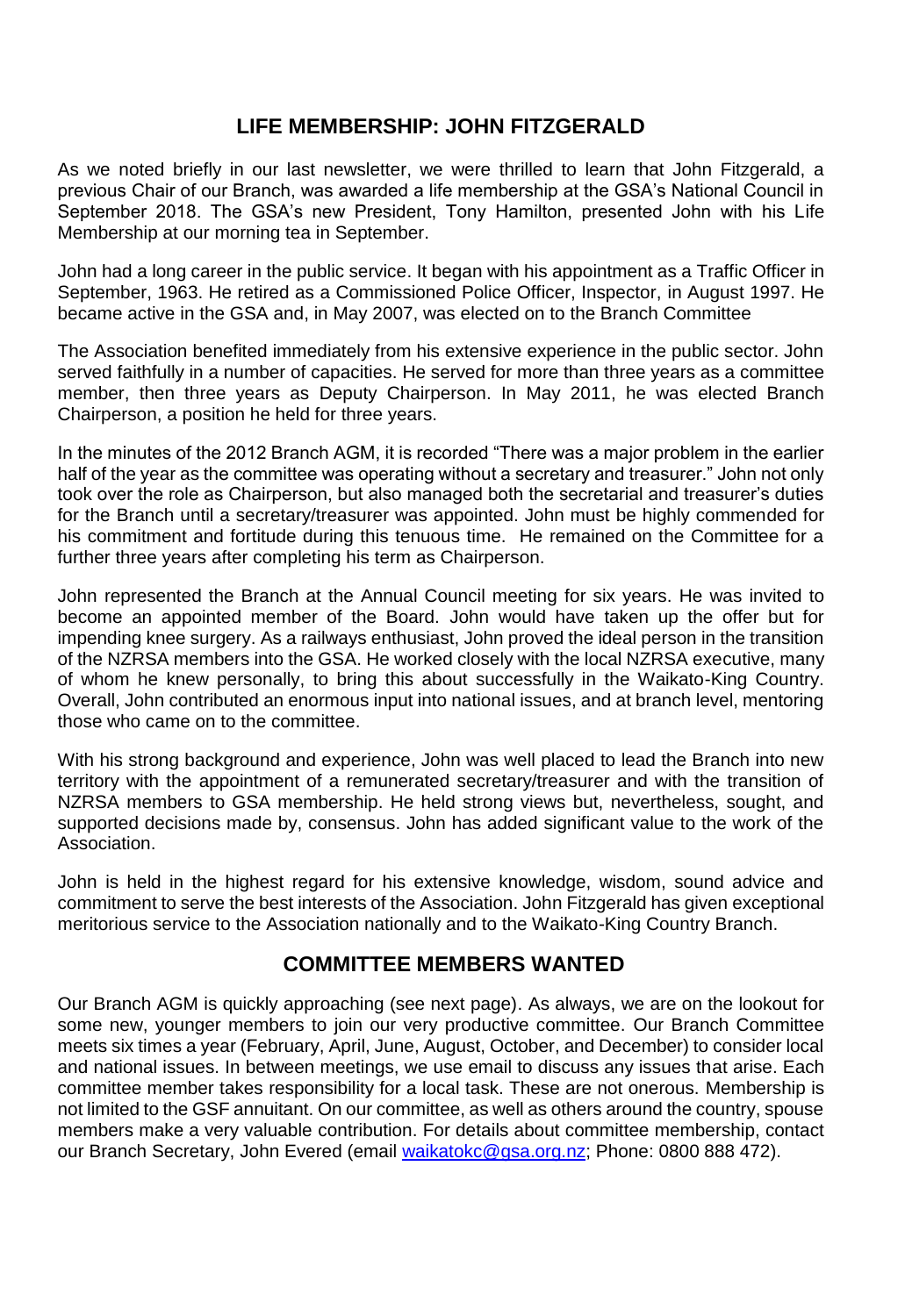# **NOTICE OF ANNUAL GENERAL MEETING**

#### **The 2019 AGM will be held on Monday, 10 June at 11.00am at the Hamilton Bridge Club, 20 Richmond St, Hamilton. (For venue and lunch see page 4.)**

# **AGENDA**

**Welcome** Members and spouses, especially honorary life members **Period of silence** To remember members who have passed away since the last AGM **Apologies Approval of the minutes of the 2018 AGM Matters arising from the minutes** 

**Annual Report:** Dr John Moodie **Financial Report:** Mr John Evered **Address by GSA Representative Elections:** Chairperson, Deputy Chairperson, Committee **Appointment of Reviewer of accounts Presentations to retiring committee members General business** 

**Lunch** 

#### **Annual Report Year Ending 31 March 2019**

This year has been a significant one for the GSA and this has been reflected at branch level. In September, Tony Hamilton from Northland, who was our board representative, was elected President at the Association's Annual Council. Tony brings some new ideas to the Board and a new enthusiasm which I think is already showing at branch level. An example is Tony's offer to make himself available by Skype at our committee meetings should we desire it.

We also have a new board representative, Marjorie Thomas, from Hawkes Bay. She was unable to come to our Christmas function, having already accepted Rotorua's invitation, and so came to meet your branch committee at our first meeting of the year in February. Majorie updated us on the latest from Wellington, including the situation regarding the vacant vice president position and the 100% COLA (Cost of Living Allowance) issues that affects members who retired in the early 1980s. Jenny Barclay, the GSA Executive Officer, resigned last year. However, she now has agreed to remain; a decision welcomed by all. So, the organisation as a whole is in good heart as is our branch.

Nearly all the 2018 committee members have stayed on and I wish to pay tribute to their hard work which makes our branch run so efficiently. After the Annual,Council meeting, which John Evered, Keith Wooderson and I attended, we

held a morning tea in Hamilton to update members on the outcome. The highlight of this meeting was the awarding of Life Membership to John Fitzgerald by Tony Hamilton who also spoke on the council meeting and the recent changes to the board.

Despite some concerns from last year, and encouraged by reassurances from the venue managers, we again held our Christmas luncheon at Riverlea Theatre. A good number of people enjoyed an excellent meal. Unfortunately, the caterers are unable to oblige us this year so we have changed the venue.

In March, we held a morning tea or lunch with members in Cambridge, Matamata, Te Kuiti, and Taumaranui. We consider these regional events to be an important part of our function and we are always keen to get feedback and to hear of any ways we can help with annuity matters. In particular we can help when there is a change of circumstance such as when an annuitant or spouse dies.

I am stepping down as Chair of our branch at the AGM in June. We are always looking for people willing to serve on the committee particularly women. With a strong an active committee this need not be an onerous commitment and it is a rewarding role where you meet some really fine people. So please give it some serious thought. Once again I thank all of the committee for their cheerful willingness to help. It has certainly made my job so much easier and enjoyable. Special thanks to our secretary treasurer John Evered who works very hard behind the scenes and produces exemplary minutes and books that balance.

John Moodie, Chair

**NOTE:** Annual accounts will be presented at the AGM.